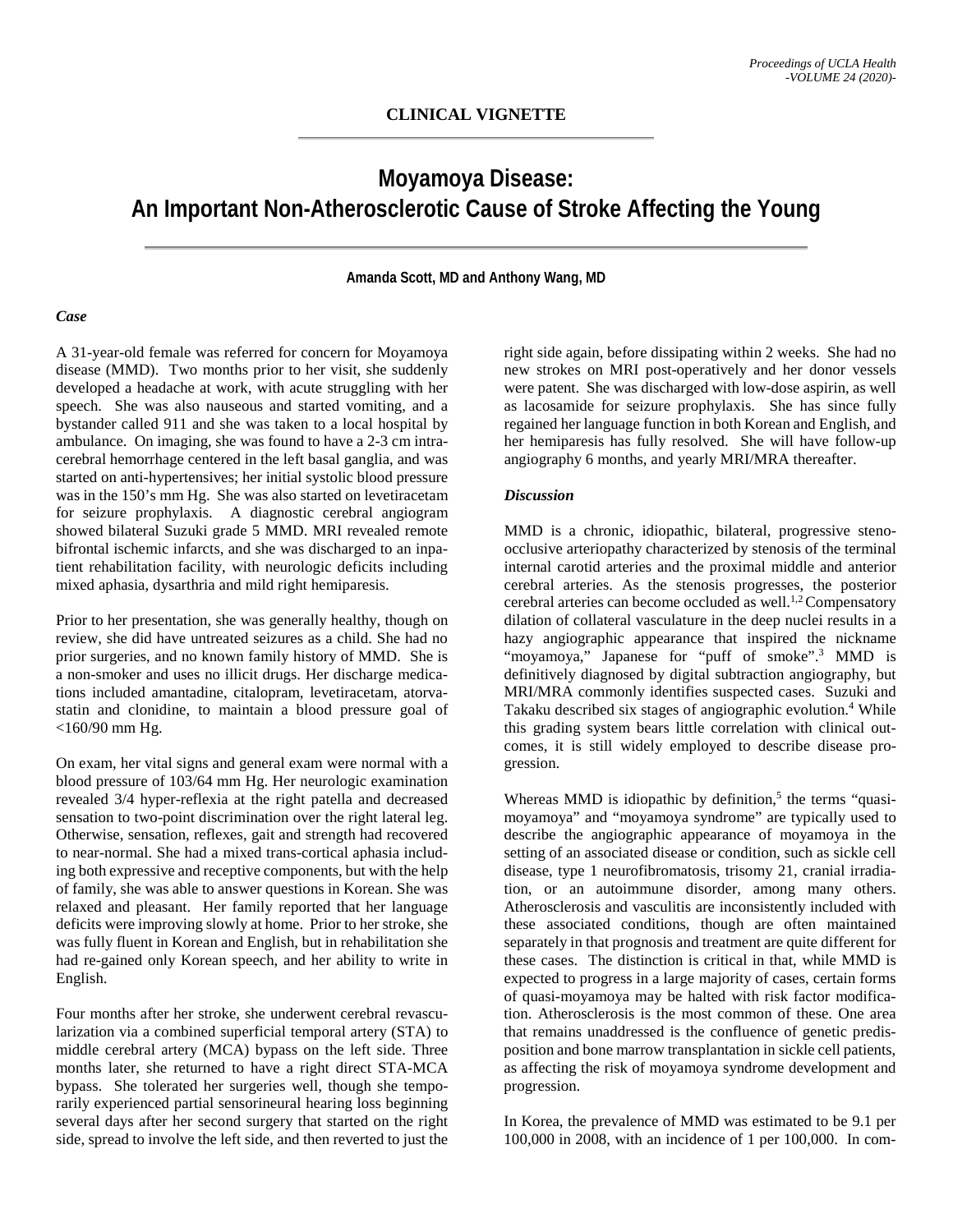parison, the annual incidence of MMD in the states of Washington and California was 0.086 per 100,000 in 2005. MMD affects women more than men, at about a 2:1 ratio, and 10-15% of patients have a family history of MMD.2 There are two peaks of incidence, one in childhood centered around the age of 10, and another around the age of  $40^{1,2,6}$ 

MMD can present with transient ischemic symptoms, stroke, intracerebral hemorrhage, seizures, cognitive dysfunction or headaches. Since the anterior circulation is more commonly affected, the ischemic symptoms affecting these patients commonly involve hemiparesis, language dysfunction or sensory deficits.<sup>2</sup> Intracerebral hemorrhage occurs in about 30% of MMD patients, most commonly in adults, due to friable collateral vessels. One identified site of collateralization prone to hemorrhage is the choroidal anastomosis, which, when visualized, portends a dramatically greater risk of bleeding.<sup>7</sup> Seizures occur in about 5% of MMD patients and are related to ischemia. Headaches in MMD are thought to be related to dilation of dural and cortical vasculature, with a mechanism similar to migraine headaches. Some children with MMD can develop choreiform movements, or a "morning glory" optic disk appearance.8 Posterior circulation disease is associated with a worsened prognosis. MMD should be suspected in young stroke or intracerebral hemorrhage patients with few risk factors for atherosclerotic disease.

A small number of genetic features predispose to MMD, the most important being a p.R4810K variation in the *RNF213* gene on the long arm of chromosome 17.9 Interestingly, the R4810K variant is largely specific to the East Asian population, while other variants of *RNF213* are associated with MMD, along with a number of other vascular disorders, in other parts of the world.10 Non-R4810K variants have also been associated with hemorrhagic presentation in MMD,<sup>11</sup> as well as intracranial atherosclerosis.12

The natural history of MMD includes a 65-95% risk of stroke recurrence within 5 years of initial stroke.13 Two-thirds of patients experience significant motor and cognitive decline over ten years' follow-up, if untreated.13 While low-dose aspirin, permissive hypertension, and aggressive oral fluid hydration are commonly initiated in MMD patients presenting with ischemic symptoms in an effort to mitigate short-term stroke recurrence, the treatment of MMD is surgical revascularization.4,14 Surgery is typically recommended in otherwise lowrisk surgical patients with symptomatic Suzuki grade 2 angiographic moyamoya, or Suzuki grade 3 and above with or without symptoms. Goals of surgery include long-term stroke risk reduction, re-hemorrhagic risk reduction, preservation of motor and cognitive function, and rarely, seizure management. Long-term stroke risk and symptomatic progression are reduced to <5% after revascularization.15-17

A variety of techniques for surgical revascularization have been described, all with the goal of blood flow augmentation. In general, these revascularization techniques can be divided into two types: indirect, where an external source of arterial blood is

brought into close proximity with the brain in order to promote neoangiogenesis and collateralization; and direct, where an external source of blood is channeled directly into the recipient cerebral artery. While it is generally accepted, though with little evidence in support, that children with MMD likely respond just as well to indirect techniques as to direct,<sup>18</sup> recent literature in adult patients with MMD has heavily favored strategies that include direct revascularization. These include combined revascularization involving both a direct and an indirect technique, in patients with either ischemic or hemorrhagic presentation.19-23

It is increasingly clear that treatment at a high-volume center is among the most important predictors of surgical outcome, with patients experiencing shorter lengths of stay, lower costs, greater likelihood of discharge to home, and a 15-fold lower rate of death.<sup>24,25</sup> In addition, while long-term maintenance of revascularization remains excellent, $26$  MMD remains a systemic disease wherein disease progression continues despite symptomatic stability. As such, patients require long-term monitoring with surveillance imaging, clinical monitoring, and neuropsychological evaluations.

## **REFERENCES**

- 1. **Duan L, Bao XY, Yang WZ, Shi WC, Li DS, Zhang ZS, Zong R, Han C, Zhao F, Feng J**. Moyamoya disease in China: its clinical features and outcomes. *Stroke*. 2012 Jan;43(1):56-60. doi: 10.1161/STROKEAHA.111. 621300. Epub 2011 Oct 20. PMID: 22020027.
- 2. **Kim JS**. Moyamoya Disease: Epidemiology, Clinical Features, and Diagnosis. *J Stroke*. 2016 Jan;18(1):2-11. doi: 10.5853/jos.2015.01627. Epub 2016 Jan 29. PMID: 26846755; PMCID: PMC4747069.
- 3. **Suzuki J, Takaku A**. Cerebrovascular "moyamoya" disease. Disease showing abnormal net-like vessels in base of brain. *Arch Neurol*. 1969 Mar;20(3):288-99. doi: 10. 1001/archneur.1969.00480090076012. PMID: 5775283.
- 4. **Fujimura M, Bang OY, Kim JS**. Moyamoya Disease. *Front Neurol Neurosci*. 2016;40:204-220. doi: 10.1159/ 000448314. Epub 2016 Dec 2. PMID: 27960175.
- 5. **Research Committee on the Pathology and Treatment of Spontaneous Occlusion of the Circle of Willis; Health Labour Sciences Research Grant for Research on Measures for Infractable Diseases**. Guidelines for diagnosis and treatment of moyamoya disease (spontaneous occlusion of the circle of Willis). *Neurol Med Chir (Tokyo)*. 2012;52(5):245-66. doi: 10.2176/nmc.52. 245. PMID: 22870528.
- 6. **Baba T, Houkin K, Kuroda S**. Novel epidemiological features of moyamoya disease. *J Neurol Neurosurg Psychiatry.* 2008 Aug;79(8):900-4. doi: 10.1136/jnnp. 2007.130666. Epub 2007 Dec 12. PMID: 18077479.
- 7. **Funaki T, Takahashi JC, Houkin K, Kuroda S, Takeuchi S, Fujimura M, Tomata Y, Miyamoto S**. High rebleeding risk associated with choroidal collateral vessels in hemorrhagic moyamoya disease: analysis of a nonsurgical cohort in the Japan Adult Moyamoya Trial. *J*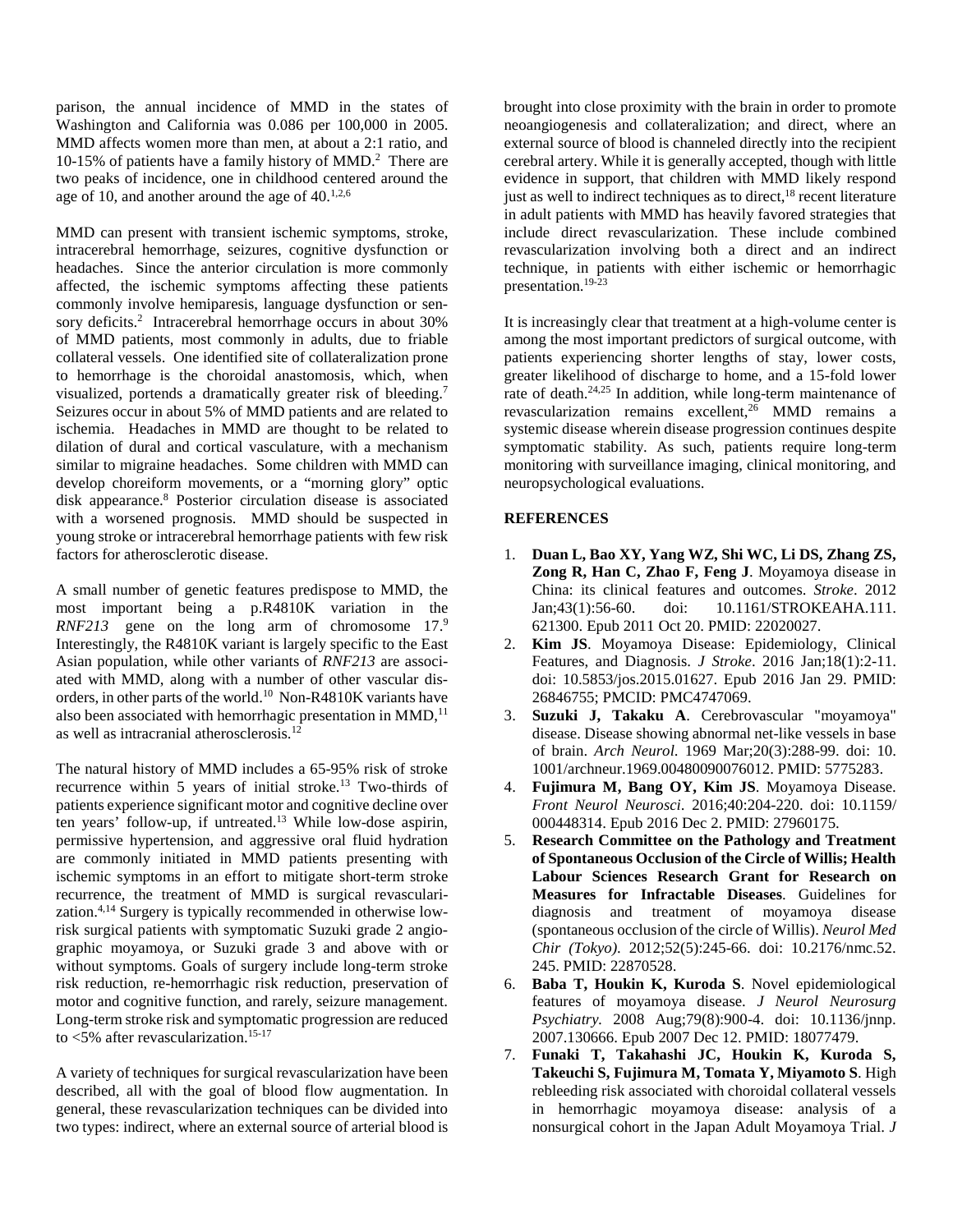*Neurosurg*. 2019 Feb 1;130(2):337-673. doi: 10.3171/ 2017.9.JNS17576. Epub 2018 Mar 2. PMID: 29498573.

- 8. **Massaro M, Thorarensen O, Liu GT, Maguire AM, Zimmerman RA, Brodsky MC**. Morning glory disc anomaly and moyamoya vessels. *Arch Ophthalmol*. 1998 Feb;116(2):253-4. PMID: 9488287.
- 9. **Liu W, Morito D, Takashima S, Mineharu Y, Kobayashi H, Hitomi T, Hashikata H, Matsuura N, Yamazaki S, Toyoda A, Kikuta K, Takagi Y, Harada KH, Fujiyama A, Herzig R, Krischek B, Zou L, Kim JE, Kitakaze M, Miyamoto S, Nagata K, Hashimoto N, Koizumi A**. Identification of RNF213 as a susceptibility gene for moyamoya disease and its possible role in vascular development. *PLoS One*. 2011;6(7):e22542. doi: 10.1371/journal.pone.0022542. Epub 2011 Jul 20. PMID: 21799892; PMCID: PMC3140517.
- 10. **Cecchi AC, Guo D, Ren Z, Flynn K, Santos-Cortez RL, Leal SM, Wang GT, Regalado ES, Steinberg GK, Shendure J, Bamshad MJ; University of Washington Center for Mendelian Genomics, Grotta JC, Nickerson DA, Pannu H, Milewicz DM**. RNF213 rare variants in an ethnically diverse population with Moyamoya disease. *Stroke*. 2014 Nov;45(11):3200-7. doi: 10.1161/ STROKEAHA.114.006244. Epub 2014 Oct 2. PMID: 25278557; PMCID: PMC4420622.
- 11. **Wu Z, Jiang H, Zhang L, Xu X, Zhang X, Kang Z, Song D, Zhang J, Guan M, Gu Y**. Molecular analysis of RNF213 gene for moyamoya disease in the Chinese Han population. *PLoS One*. 2012;7(10):e48179. doi: 10.1371/ journal.pone.0048179. Epub 2012 Oct 23. PMID: 23110205; PMCID: PMC3479116.
- 12. **Miyawaki S, Imai H, Shimizu M, Yagi S, Ono H, Mukasa A, Nakatomi H, Shimizu T, Saito N**. Genetic variant RNF213 c.14576G>A in various phenotypes of intracranial major artery stenosis/occlusion. *Stroke*. 2013 Oct;44(10):2894-7. doi: 10.1161/STROKEAHA.113. 002477. Epub 2013 Aug 22. PMID: 23970789.
- 13. **Kuroda S, Ishikawa T, Houkin K, Nanba R, Hokari M, Iwasaki Y.** Incidence and clinical features of disease progression in adult moyamoya disease. *Stroke*. 2005 Oct;36(10):2148-53. doi: 10.1161/01.STR.0000182256. 32489.99. Epub 2005 Sep 22. PMID: 16179571.
- 14. **Miyamoto S, Yoshimoto T, Hashimoto N, Okada Y, Tsuji I, Tominaga T, Nakagawara J, Takahashi JC; JAM Trial Investigators**. Effects of extracranialintracranial bypass for patients with hemorrhagic moyamoya disease: results of the Japan Adult Moyamoya Trial. *Stroke*. 2014 May;45(5):1415-21. doi: 10.1161/ STROKEAHA.113.004386. Epub 2014 Mar 25. PMID: 24668203.
- 15. **Guzman R, Lee M, Achrol A, Bell-Stephens T, Kelly M, Do HM, Marks MP, Steinberg GK.** Clinical outcome after 450 revascularization procedures for moyamoya disease. Clinical article. *J Neurosurg*. 2009 Nov; 111(5):927-35. doi: 10.3171/2009.4.JNS081649. PMID: 19463046.
- 16. **Scott RM, Smith JL, Robertson RL, Madsen JR, Soriano SG, Rockoff MA.** Long-term outcome in children

with moyamoya syndrome after cranial revascularization by pial synangiosis. *J Neurosurg*. 2004 Feb;100(2 Suppl Pediatrics):142-9. doi: 10.3171/ped.2004.100.2.0142. PMID: 14758941.

- 17. **Imaizumi T, Hayashi K, Saito K, Osawa M, Fukuyama Y**. Long-term outcomes of pediatric moyamoya disease monitored to adulthood. *Pediatr Neurol*. 1998 Apr;18(4):321-5. doi: 10.1016/s0887-8994(97)00209-9. PMID: 9588527.
- 18. **Matsushima T, Inoue T, Suzuki SO, Fujii K, Fukui M, Hasuo K**. Surgical treatment of moyamoya disease in pediatric patients--comparison between the results of indirect and direct revascularization procedures. *Neurosurgery*. 1992 Sep;31(3):401-5. doi: 10.1227/ 00006123-199209000-00003. PMID: 1407421.
- 19. **Kawaguchi S, Okuno S, Sakaki T**. Effect of direct arterial bypass on the prevention of future stroke in patients with the hemorrhagic variety of moyamoya disease. *J Neurosurg*. 2000 Sep;93(3):397-401. doi: 10.3171/jns. 2000.93.3.0397. PMID: 10969936.
- 20. **Kim DS, Huh PW, Kim HS, Kim IS, Choi S, Mok JH, Huh CW**. Surgical treatment of moyamoya disease in adults: combined direct and indirect vs. indirect bypass surgery. *Neurol Med Chir (Tokyo)*. 2012;52(5):333-8. doi: 10.2176/nmc.52.333. PMID: 22688071.
- 21. **Sun H, Wilson C, Ozpinar A, Safavi-Abbasi S, Zhao Y, Nakaji P, Wanebo JE, Spetzler RF.** Perioperative Complications and Long-Term Outcomes After Bypasses in Adults with Moyamoya Disease: A Systematic Review and Meta-Analysis. *World Neurosurg*. 2016 Aug;92:179- 188. doi: 10.1016/j.wneu.2016.04.083. Epub 2016 May 2. PMID: 27150649.
- 22. **Deng X, Gao F, Zhang D, Zhang Y, Wang R, Wang S, Cao Y, Zhao Y, Pan Y, Liu X, Zhang Q, Zhao J**. Direct versus indirect bypasses for adult ischemic-type moyamoya disease: a propensity score-matched analysis. *J Neurosurg*. 2018 Jun;128(6):1785-1791. doi: 10.3171/ 2017.2.JNS162405. Epub 2017 Aug 11. PMID: 28799875.
- 23. **Jeon JP, Kim JE, Cho WS, Bang JS, Son YJ, Oh CW**. Meta-analysis of the surgical outcomes of symptomatic moyamoya disease in adults. *J Neurosurg*. 2018 Mar;128(3):793-799. doi: 10.3171/2016.11.JNS161688. Epub 2017 May 5. PMID: 28474994.
- 24. **Bekelis K, Connolly ID, Do HM, Choudhri O**. Operative volume and outcomes of cerebrovascular neurosurgery in children. *J Neurosurg Pediatr*. 2016 Nov;18(5):623-628. doi: 10.3171/2016.5.PEDS16137. Epub 2016 Aug 5. PMID: 27494548.
- 25. **Titsworth WL, Scott RM, Smith ER**. National Analysis of 2454 Pediatric Moyamoya Admissions and the Effect of Hospital Volume on Outcomes. *Stroke*. 2016 May; 47(5): 1303-11. doi: 10.1161/STROKEAHA. 115.012168. Epub 2016 Apr 5. PMID: 27048697.
- 26. **Riordan CP, Storey A, Cote DJ, Smith ER, Scott RM**. Results of more than 20 years of follow-up in pediatric patients with moyamoya disease undergoing pial synangiosis. *J Neurosurg Pediatr*. 2019 Mar 1:1-7. doi: